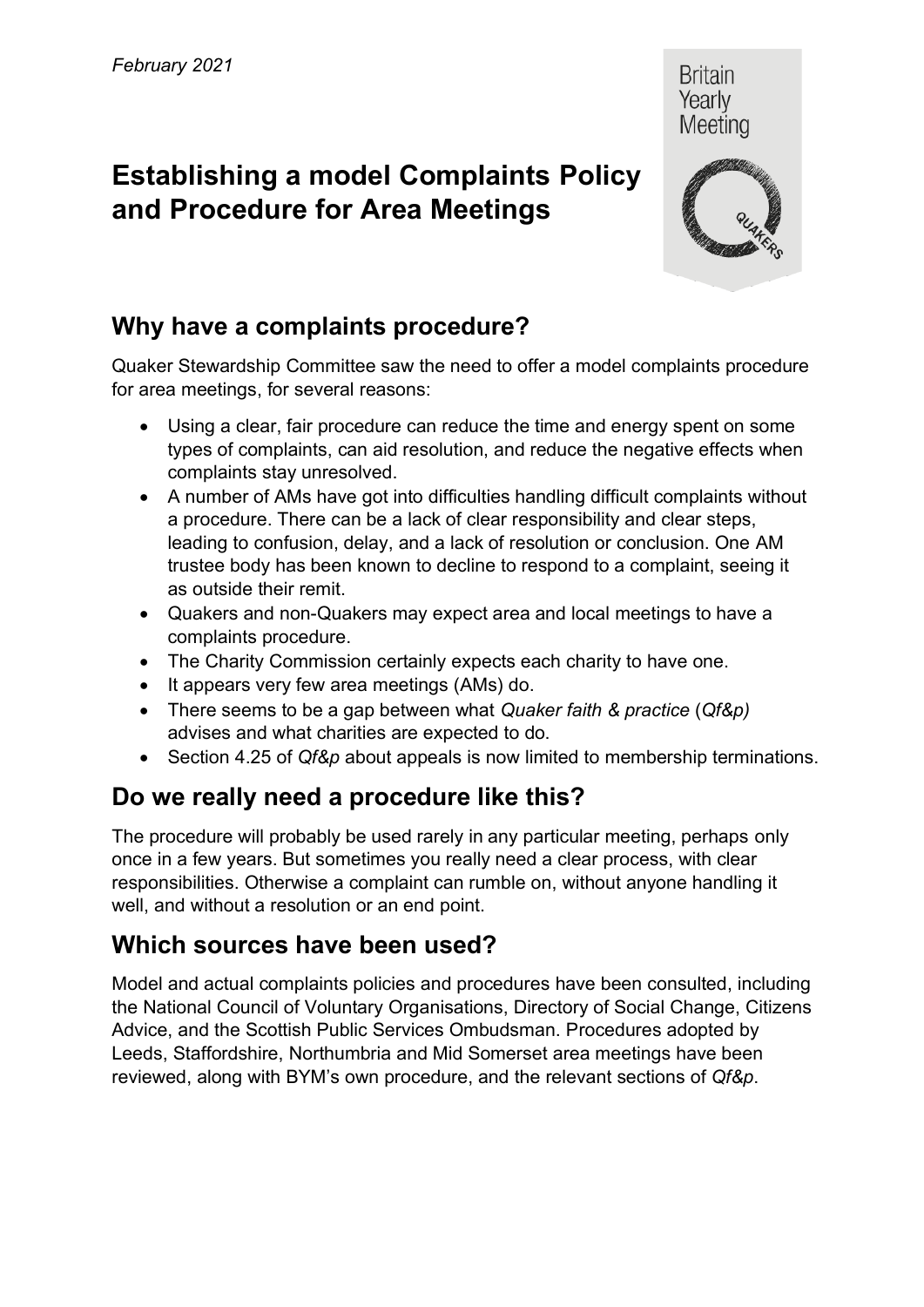#### **Which principles have been followed?**

- The procedure speaks to the complainant (not the person responding), in simple language, and is simple and clear.
- It is designed to cope with different types of complaints simple or complex, internal to Quakers or from external people, by correspondence or with a meeting or panel.
- It aims to sit well with established Quaker processes, including relevant sections of *Qf&p*, and the role of elders and overseers, as well as expectations of charities.
- It allows for different people to handle the complaint (including elders or overseers) depending on its nature or the people available.
- It encourages informal resolution, and a range of methods. Even when a formal complaint has been submitted, there is scope to use informal resolution and the role of elders and overseers.
- There should be a clear appeal stage. Further appeals should not follow.
- The procedure needs to fair, and sufficiently robust to withstand complaints about the procedure itself – hence the potential use of a panel for an appeal.
- The stages for formal complaints have commonly used labels: Informal problem solving; Formal Stage 1; Formal Stage 2 (Appeal).
- Quakers are not trying to use the complaints process as a source of feedback on the quality of a service. So our process is not designed for this. However, there is an expectation that we learn from complaints.

#### **Explanations and possible variations**

- a) The **quotes from** *Quaker faith & practice* might be considered too long for a simple procedure. However, some who want to complain will have little understanding of Quaker approaches. Putting these in a prominent place like this informs or reminds the reader that we are first and foremost a Quaker community.
- b) Area meetings can decide which **role-holders** to insert in the formal sections, if they wish. The advantage of using clerks is that they are the point of contact for other correspondence, and easily identifiable to a complainant. The procedure gives the option for the clerk to ask another Quaker to play their role from then onwards. This is to help with conflicts of interest, and to avoid overburdening a clerk. It also enables an elder or overseer to be directly involved in running the formal procedure which may be useful for some complaints.
- c) Complaints about **"relationships with other Friends, arrangements for worship and related matters**" are included within the procedure. To exclude them would give no recourse to any formal process or appeal for this type of complaint. If the informal processes and elder/overseer led processes are used well, then using the formal process should be rare. But if they do arise, having a clearly structured process will help towards a resolution.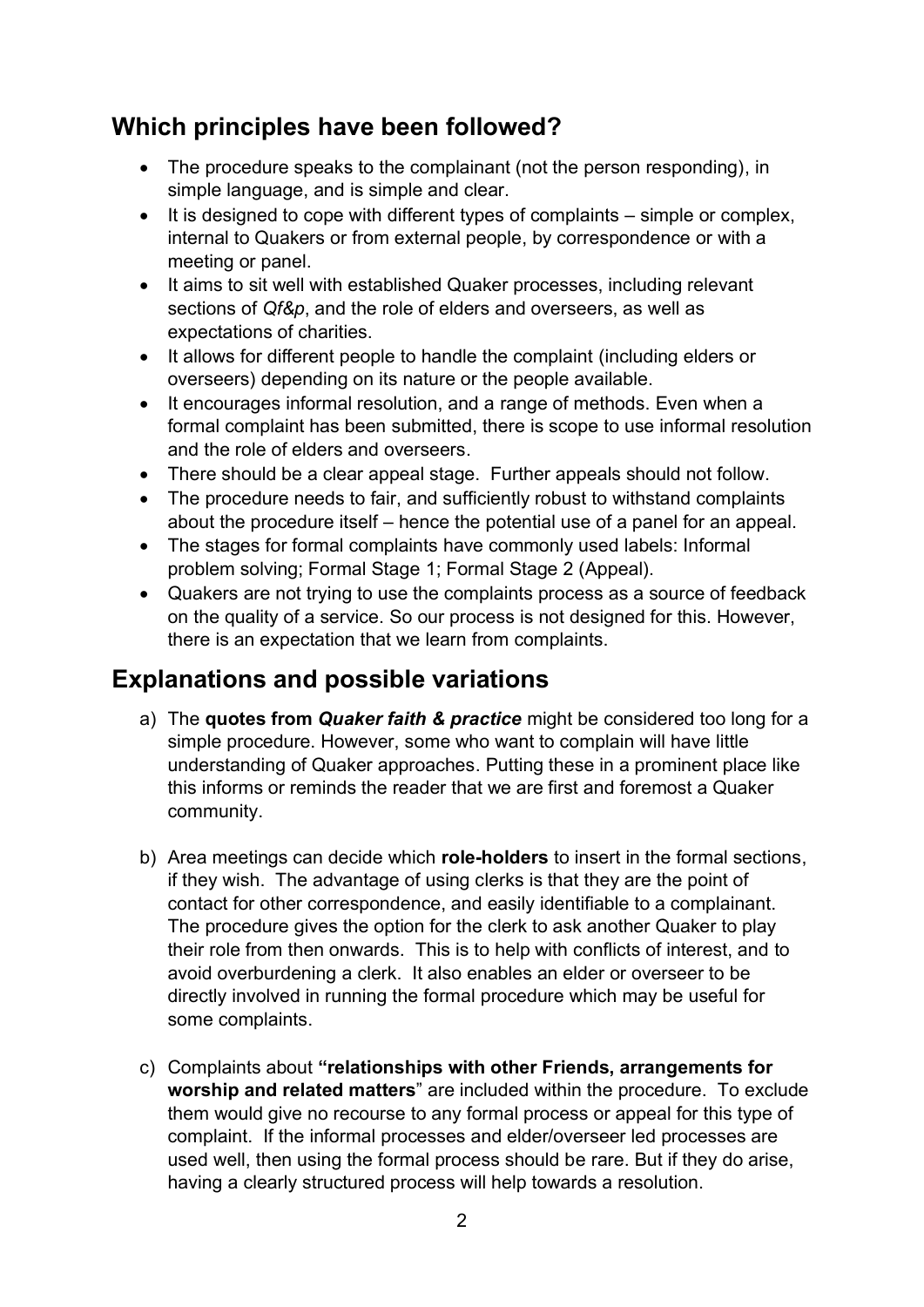- d) If an area meeting **provides a service**, for example a conference facility or a refugee support service, then a separate complaints procedure would be needed, and referred to in section 2.
- e) Having a **face to face meeting** in Stage 1, and **a panel** in Stage 2, are both deliberately shown as optional, as are having a second person as a witness and signing records of a meeting. Some organisations' procedures make these compulsory with every complaint. That seems unnecessarily inflexible, could be burdensome or inappropriate for some types of complaint. So they are there to be considered, depending on the circumstances.
- f) Some things which appear in other model complaints documents are not included here:
	- **Time limits for acknowledging complaints**. This seem likely to be problematic for an organisation where clerks are volunteers. In fact, there are no references to acknowledgements. An area meeting could decide to insert the requirement to acknowledge within say 10 days, and could explain that clerks are volunteers.
	- **Annual reporting by trustees on complaints and the learning from them**. This may well be impractical, unpopular, and not particularly helpful for a very small volumes of formal complaints.
	- **The potential to take a complaint to the Charity Commission, or OSCR in Scotland**. This seems unnecessary and unhelpful.
	- **Vexatious complaints**. A few complaints procedures specify how to handle vexatious complaints. For example, a model complaints procedure for parish councils (the local council below a district council) spends half of its text on vexatious complaints. This does not seem necessary for our procedure. If an area meeting does wish to cover vexatious complaints, it could add this: "If a complaint appears to be vexatious, the clerk may refer this to trustees for a decision on how to proceed, which can include ending the complaints procedure".
	- **Contact details for the clerks**. This seems unlikely to be kept up to date, as an area meeting document. Meetings could choose to add this as a final page, and refer to it in the text. This could just take the form of the postal and email addresses of each meeting.